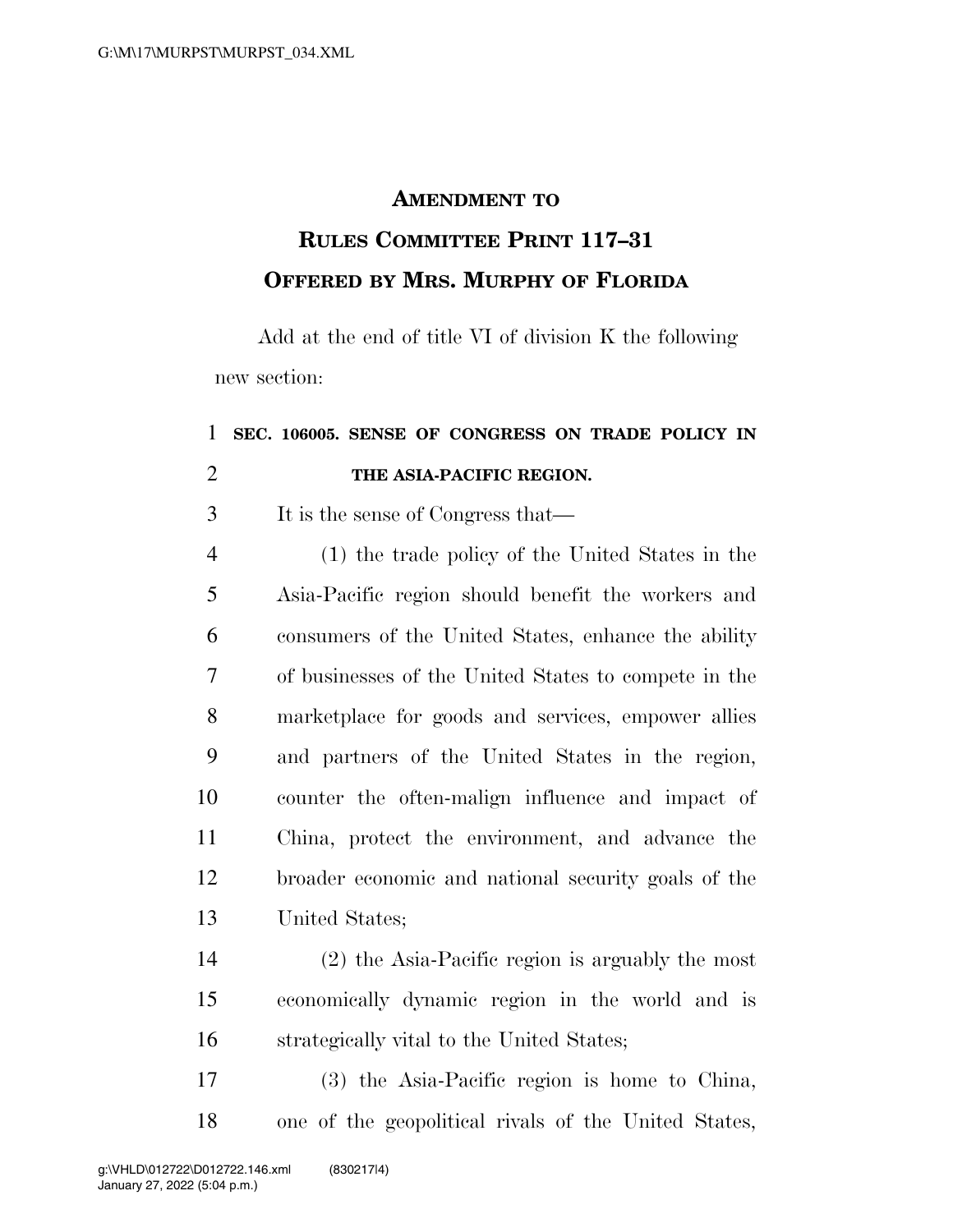| $\mathbf{1}$   | whose interests and values diverge sharply from        |
|----------------|--------------------------------------------------------|
| $\overline{2}$ | those of the United States;                            |
| 3              | (4) the United States and China are competing          |
| $\overline{4}$ | across virtually every functional and geographic do-   |
| 5              | main;                                                  |
| 6              | (5) China's trade and investment practices have        |
| $\tau$         | violated international rules and fundamental prin-     |
| 8              | ciples of fairness, causing harm to the workers and    |
| 9              | businesses of the United States;                       |
| 10             | $(6)$ the Asia-Pacific region is also home to some     |
| 11             | of the closest allies and partners of the United       |
| 12             | States, including a number of the fastest-growing      |
| 13             | markets in the world;                                  |
| 14             | (7) any successful effort to strengthen the do-        |
| 15             | mestic economy, and to ensure that companies of the    |
| 16             | United States can compete on a level playing field     |
| 17             | against their Chinese counterparts, will require the   |
| 18             | United States to exercise leadership and fortify rela- |
| 19             | tionships in the Asia-Pacific region; and              |
| 20             | $(8)$ key elements of this effort should be to as-     |
| 21             | sess the geostrategic and economic consequences of     |
| 22             | the decision by the United States in 2017 to with-     |
| 23             | draw from the 12-country Trans-Pacific Partnership     |
| 24             | (TPP) without any meaningful debate in Congress,       |
| 25             | and to assess the potential geostrategic and eco-      |